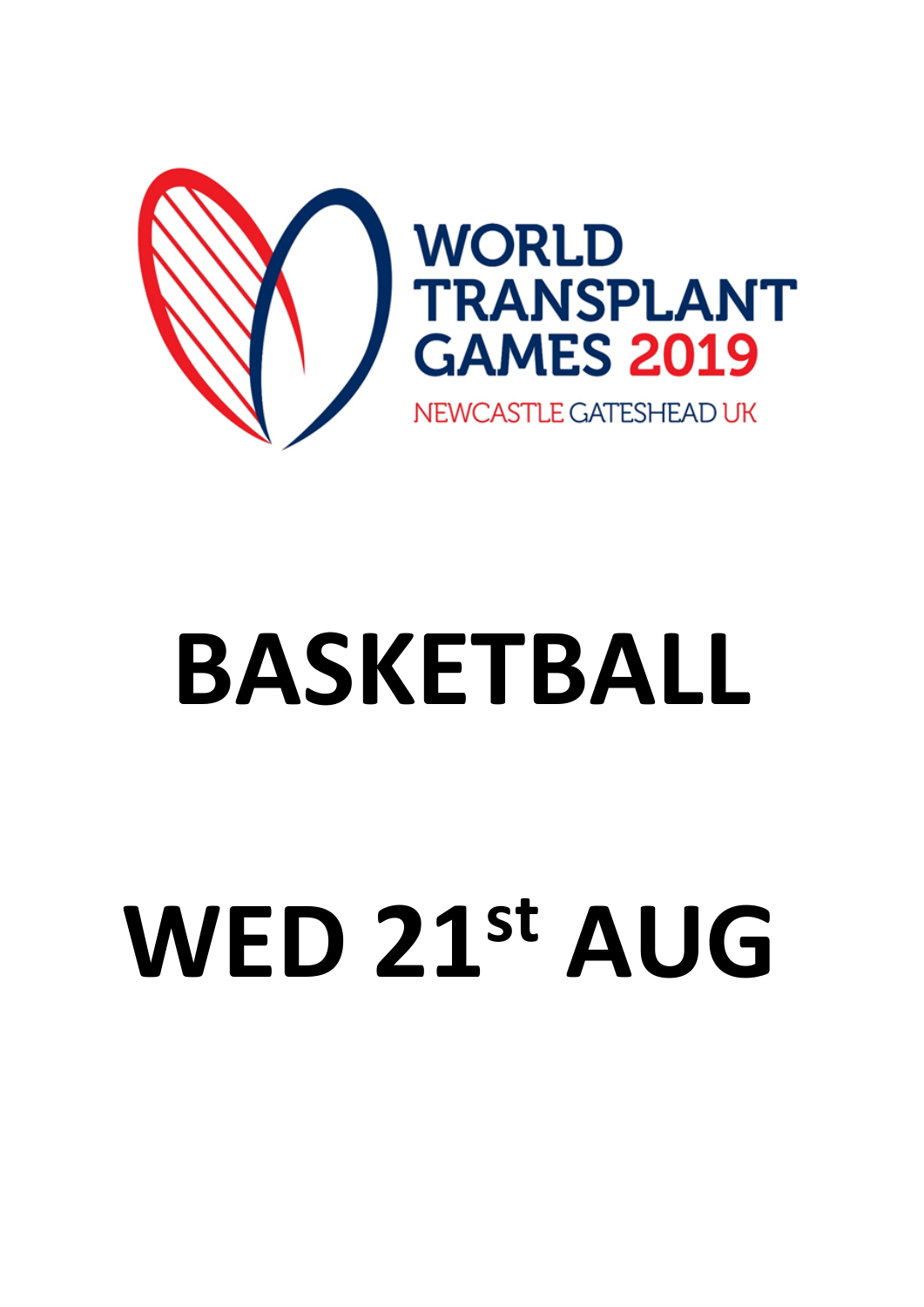#### GROUP A

| Team name |
|-----------|
| GB & NI   |
| USA 2     |
| Italy     |
| Hong Kong |

| <b>ROUND1</b>    |                    |    |           |    | Time               | <b>Group A Table</b> |    |   |                |          |     |     |  |
|------------------|--------------------|----|-----------|----|--------------------|----------------------|----|---|----------------|----------|-----|-----|--|
| GB & NI          | USA <sub>2</sub>   | 36 |           | 19 | 10.00am            |                      |    |   |                |          |     |     |  |
| USA <sub>2</sub> | <b>Italy</b>       | 19 |           | 45 | 10.45am            |                      | GP | W | D              |          | GF  | GA  |  |
| GB & NI          | Hong Kong          | 55 |           | 17 | 11.30am            | <b>Italy</b>         | 3  | 3 | $\overline{0}$ | $\Omega$ | 101 | 61  |  |
| <b>Italy</b>     | <b>GB &amp; NI</b> | 22 |           | 18 | 12.15pm            | GB & NI              | 3  |   | 0              |          | 109 | 58  |  |
|                  |                    |    |           |    |                    |                      |    |   |                |          |     |     |  |
| <b>Hong Kong</b> | <b>Italy</b>       | 24 | $\bullet$ | 34 | 1.00 <sub>pm</sub> | USA <sub>2</sub>     | 3  |   | 0              |          | 77  | 110 |  |
|                  |                    |    |           |    |                    |                      |    |   |                |          |     |     |  |
| USA <sub>2</sub> | Hong Kong          | 39 |           | 29 | 1.45 <sub>pm</sub> | Hong Kong            |    |   | 0              |          | 70  | 128 |  |

#### **Group A Table**

| USA <sub>2</sub> | <b>Italy</b>       | 19              | 45 | 10.45am            |              | GP | W | D              | GF  | GA  | GD                       | <b>PTS</b>     |
|------------------|--------------------|-----------------|----|--------------------|--------------|----|---|----------------|-----|-----|--------------------------|----------------|
| GB & NI          | Hong Kong          | 55              | 17 | 11.30am            | <b>Italy</b> | 3  | 3 | $\overline{0}$ | 101 | 61  | 40                       | $\overline{9}$ |
| Italy            | <b>GB &amp; NI</b> | 22 <sup>2</sup> | 18 | 12.15pm            | GB & NI      | 3  |   | 0              | 109 | 58  | 51                       | 6              |
|                  |                    |                 |    |                    |              |    |   |                |     |     | $\overline{\phantom{0}}$ |                |
| <b>Hong Kong</b> | <b>Italy</b>       | 24              | 34 | 1.00 <sub>pm</sub> | USA 2        |    |   |                |     | 110 | 33                       | 3              |
|                  |                    |                 |    |                    |              |    |   |                |     |     | $\overline{\phantom{0}}$ |                |
| USA <sub>2</sub> | Hong Kong          | 39              | 29 | 1.45pm             | Hong Kong    |    | 0 | 0              | 70  | 128 | 58                       | 0              |

### GROUP B

| Team name |
|-----------|
| USA1      |
| Turkey    |
| USA3      |
| France    |

| <b>ROUND 1</b> |        |    |    | Time               | <b>Group B Table</b> |    |   |   |   |    |     |
|----------------|--------|----|----|--------------------|----------------------|----|---|---|---|----|-----|
| USA1           | Turkey | 36 | 27 | 10.00am            |                      |    |   |   |   |    |     |
| Turkey         | USA3   | 26 | 36 | 10.45am            |                      | GP | W | D |   | GF | GA  |
| USA1           | France | 27 | 9  | 11.30am            | USA3                 | 3  | 3 | 0 | 0 | 98 | 65  |
| USA3           | USA1   | 28 | 24 | 12.15pm            | USA1                 | 3  | 2 | 0 | 1 | 87 | 64  |
| France         | USA3   | 15 | 34 | 1.00 <sub>pm</sub> | Turkey               | 3  |   | 0 | 2 | 93 | 86  |
|                |        |    |    |                    |                      |    |   |   |   |    |     |
| Turkey         | France | 40 | 14 | 1.45 <sub>pm</sub> | France               | 3  | 0 |   | 3 | 38 | 101 |

| <b>ROUND1</b> |        |    |           |    | Time               | <b>Group B Table</b> |    |   |   |   |    |     |    |            |
|---------------|--------|----|-----------|----|--------------------|----------------------|----|---|---|---|----|-----|----|------------|
| USA1          | Turkey | 36 | $\cdot$   | 27 | 10.00am            |                      |    |   |   |   |    |     |    |            |
| Turkey        | USA3   | 26 | $\cdot$   | 36 | 10.45am            |                      | GP | w | D |   | GF | GА  | GD | <b>PTS</b> |
| USA1          | France | 27 | $\cdot$   | 9  | 11.30am            | USA3                 | 3  |   | 0 | 0 | 98 | 65  | 33 | 9          |
| USA3          | USA1   | 28 | $\bullet$ | 24 | 12.15pm            | USA1                 | 3  |   | 0 |   | 87 | 64  | 23 | 6          |
| France        | USA3   | 15 | $\cdot$   | 34 | 1.00 <sub>pm</sub> | Turkey               | 3  |   | 0 |   | 93 | 86  |    |            |
|               |        |    |           |    |                    |                      |    |   |   |   |    |     |    |            |
| Turkey        | France | 40 | $\cdot$   | 14 | 1.45 <sub>pm</sub> | France               | 3  |   |   |   | 38 | 101 | 63 | 0          |